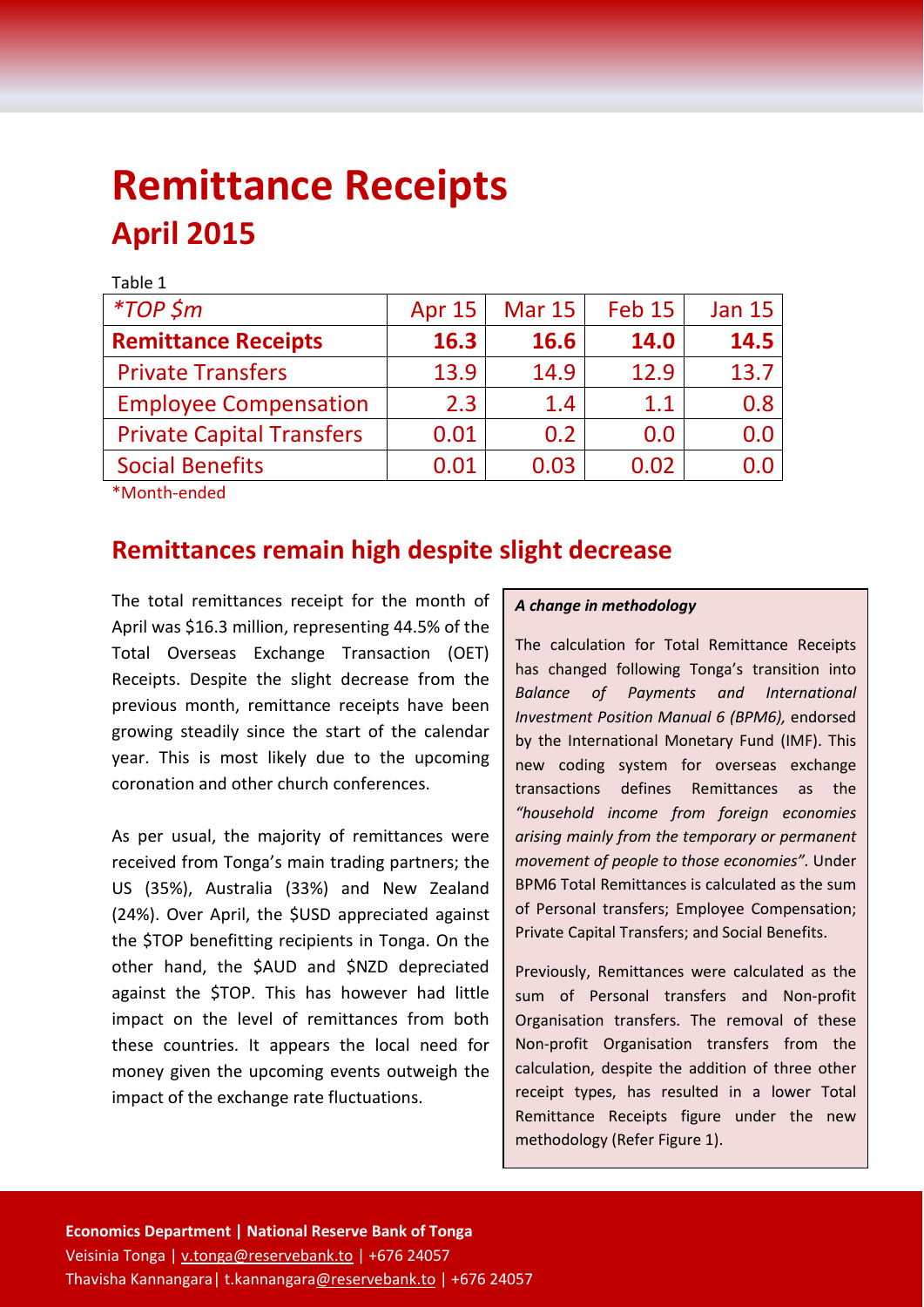Furthermore, it appears residents are more likely to remit money through Foreign Exchange Dealers (FEDs) with 85% of Total Remittances in April received through the FEDs.

#### **Private Transfers**

Total private transfers, being gifts and transfers into Tongan bank accounts, decreased slightly over April by 6.6% to \$13.9million. This represents 85.6% of Total Remittances received. The majority of the transfers were denominated in \$AUD, \$NZD and \$USD.

#### **Employee Compensation**

Employee compensation is the sum of wages and salaries received and remitted back from the Recognised Seasonal Employer (RSE) program and other Tongan residents working short term overseas. This figure increased over April to \$2.3million, making up 14.3% of Total Remittance receipts. The increase over the month is due to an increase in remittances from RSE workers. This coincides with increases in \$AUD and \$NZD for employee compensation as RSE programs are based in Australia and New Zealand.

#### **Figure 1:**







#### **Figure 3:**